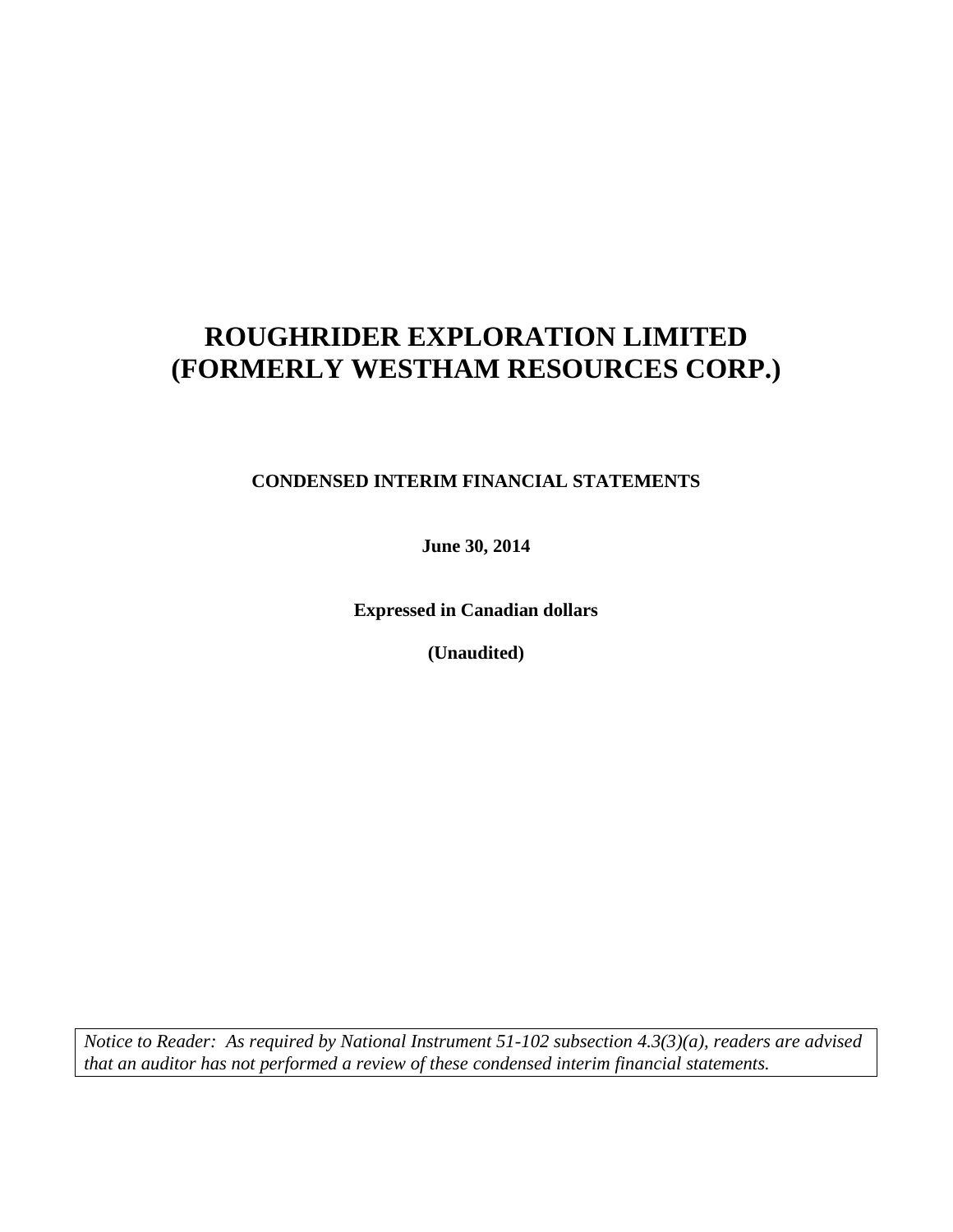**CONDENSED INTERIM STATEMENTS OF FINANCIAL POSITION**

*Canadian Dollars*

*Unaudited – Prepared by Management*

| As at:                                                                    |              | June 30,<br>2014              |                           | December 31,<br>2013               |  |
|---------------------------------------------------------------------------|--------------|-------------------------------|---------------------------|------------------------------------|--|
|                                                                           |              |                               |                           |                                    |  |
| <b>ASSETS</b>                                                             |              |                               |                           |                                    |  |
| <b>Current</b><br>Cash<br>Receivables<br>Prepaid expenses                 | $\mathbb{S}$ | 264,553<br>8,329<br>4,315     | $\$\,$                    | 241,257<br>7,035<br>$\blacksquare$ |  |
|                                                                           |              |                               |                           |                                    |  |
|                                                                           | $\$$         | 277,197                       | $\boldsymbol{\mathsf{S}}$ | 248,292                            |  |
|                                                                           |              |                               |                           |                                    |  |
| <b>LIABILITIES AND EQUITY</b>                                             |              |                               |                           |                                    |  |
| <b>Current</b><br>Accounts payable and accrued liabilities                | \$           | 60,517                        | $\mathbb{S}$              | 11,522                             |  |
|                                                                           |              |                               |                           |                                    |  |
| <b>Equity</b><br>Capital stock (Note 4)<br>Contributed surplus<br>Deficit |              | 290,375<br>6,000<br>(79, 694) |                           | 290,375<br>6,000<br>(59,605)       |  |
|                                                                           |              | 216,681                       |                           | 236,770                            |  |
|                                                                           | \$           | 277,198                       | $\boldsymbol{\mathsf{S}}$ | 248,292                            |  |

**Nature and continuance of operations** (Note 1) **Related party transactions** (Note 5) **Subsequent events** (Notes 1, 6)

#### **On behalf of the Board of Directors on August 22, 2014**

*Signed "Scott Gibson" Signed "Jay Sujir"*

Director Director Director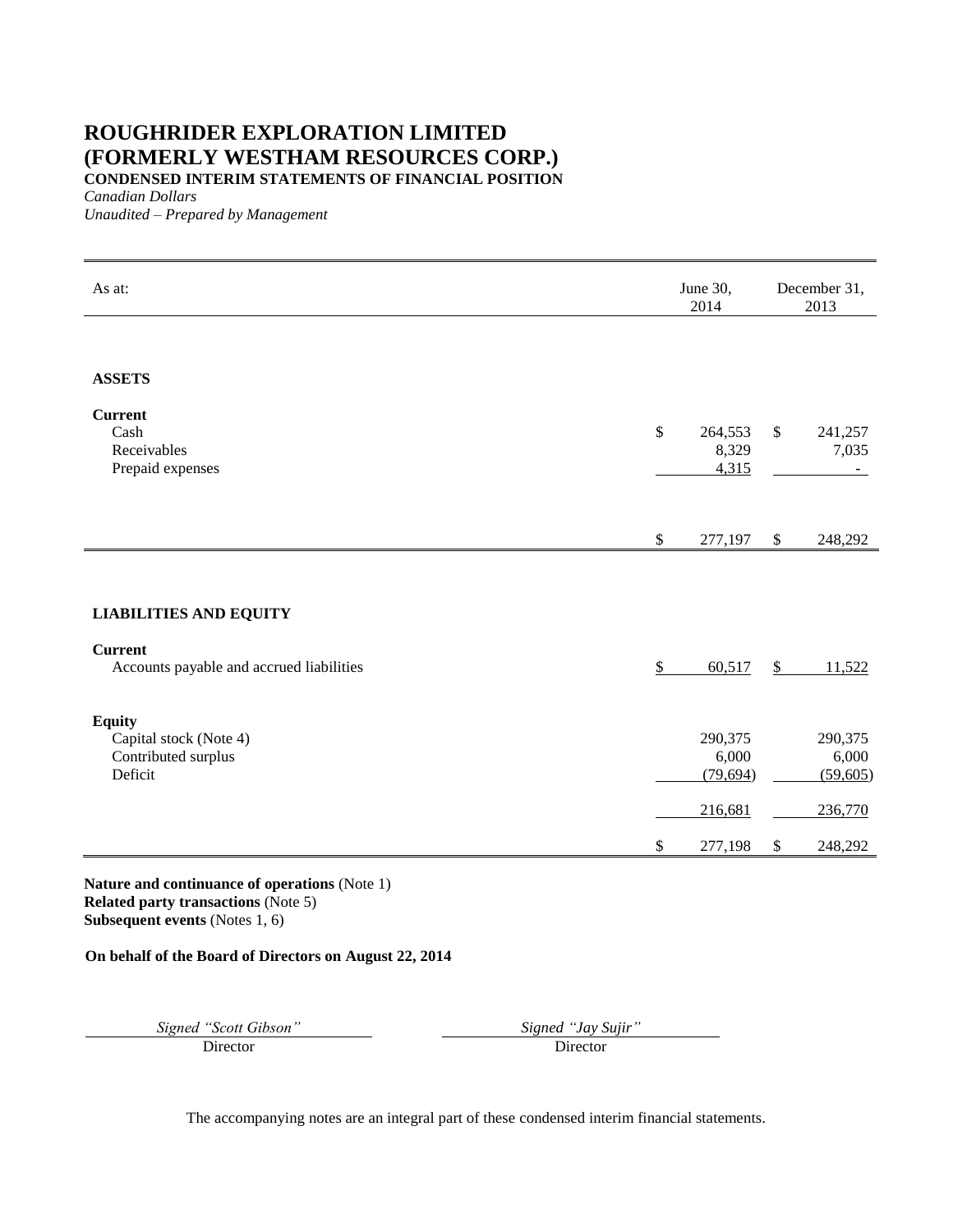**CONDENSED INTERIM STATEMENTS OF LOSS AND COMPREHESIVE LOSS**

*Canadian Dollars*

*Unaudited – Prepared by Management*

|                                                                                     | For the<br>three months ended<br>June $30$ ,<br>June $30$ ,<br>2014<br>2013 |                        | June $30$ ,<br>2014     | For the<br>six months ended<br>June 30,<br>2013 |  |
|-------------------------------------------------------------------------------------|-----------------------------------------------------------------------------|------------------------|-------------------------|-------------------------------------------------|--|
| <b>EXPENSES</b><br>Audit and accounting fees<br>Filing fees                         | 1,996<br>12,451                                                             | 4,063<br>3,041         | 3,908<br>16,181         | 5,975<br>6,422                                  |  |
| Loss and comprehensive loss for the period                                          | 14,447                                                                      | 7,104                  | 20,089                  | 12,397                                          |  |
| Basic and diluted loss per common share                                             | \$<br>(0.01)                                                                | $\mathbb{S}$<br>(0.00) | <sup>\$</sup><br>(0.01) | (0.00)<br><sup>\$</sup>                         |  |
| Weighted average number of common shares outstanding<br>(excluding escrowed shares) | 1,960,000                                                                   | 1,960,000              | 1,960,000               | 1,960,000                                       |  |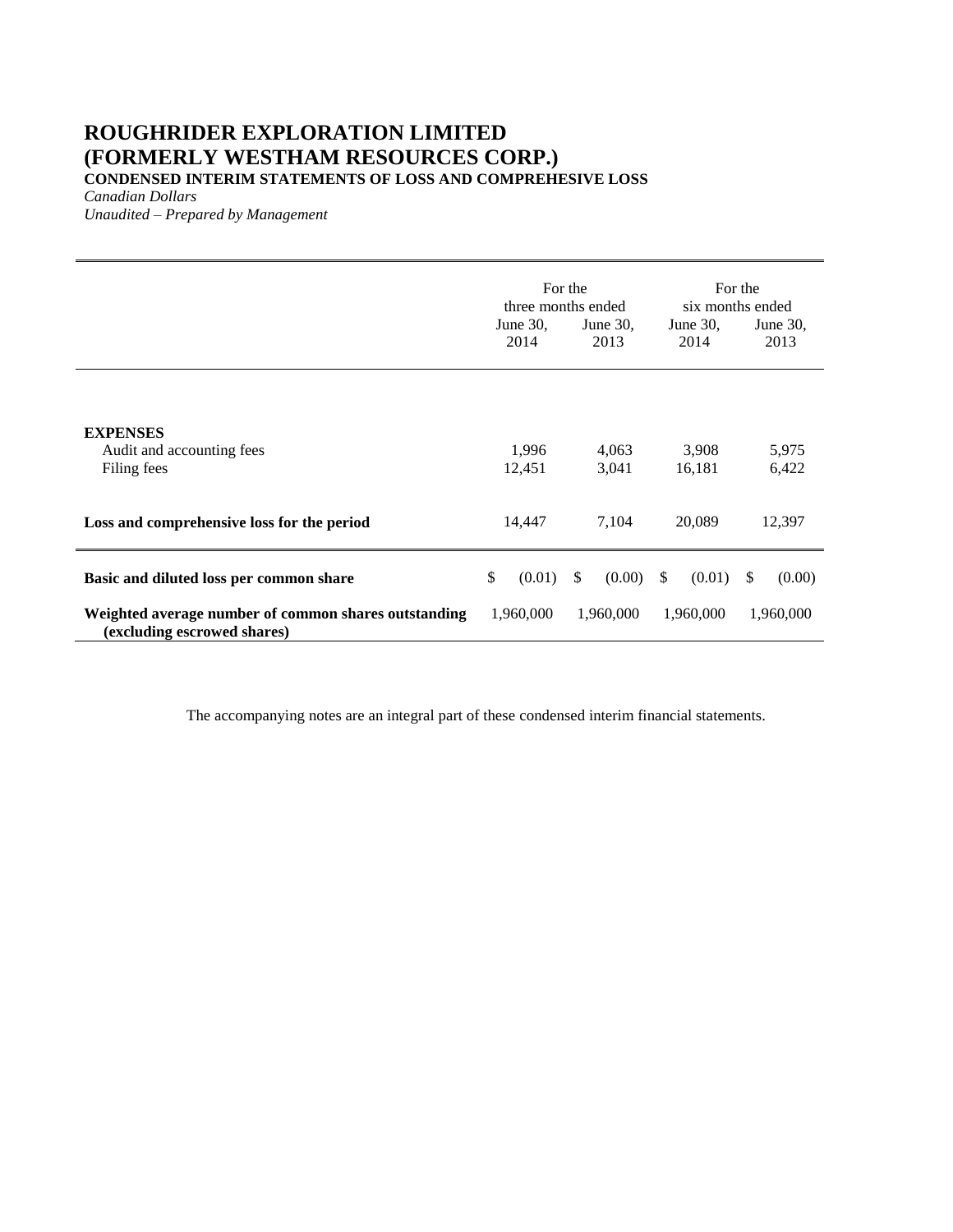### **ROUGHRIDER EXPLORATION LIMITED (FORMERLY WESTHAM RESOURCES CORP.) CONDENSED INTERIM STATEMENTS OF CHANGES IN EQUITY**

*Canadian Dollars*

*Unaudited – Prepared by Management*

|                            | Capital Stock              |           |              |                          |    |           |                 |
|----------------------------|----------------------------|-----------|--------------|--------------------------|----|-----------|-----------------|
|                            | Number of<br><b>Shares</b> | Amount    |              | Other Equity<br>Reserves |    | Deficit   | Total<br>Equity |
|                            |                            |           |              |                          |    |           |                 |
| Balance, December 31, 2012 | 5,200,000                  | \$290,375 | $\mathbb{S}$ | 6,000                    | \$ | (32, 324) | \$<br>264,051   |
| Loss for the period        |                            |           |              |                          |    | (12, 397) | (12, 397)       |
| Balance, June 30, 2013     | 5,200,000                  | 290,375   |              | 6,000                    |    | (44, 721) | 251,654         |
| Loss for the period        |                            |           |              |                          |    | (14, 884) | (14, 884)       |
| Balance, December 31, 2013 | 5,200,000                  | 290,375   |              | 6,000                    |    | (59,605)  | 236,770         |
| Loss for the period        |                            |           |              |                          |    | (20,089)  | (20,089)        |
| Balance, June 30, 2014     | 5,200,000                  | \$290,375 | S.           | 6,000                    | S  | (79,694)  | \$<br>216,681   |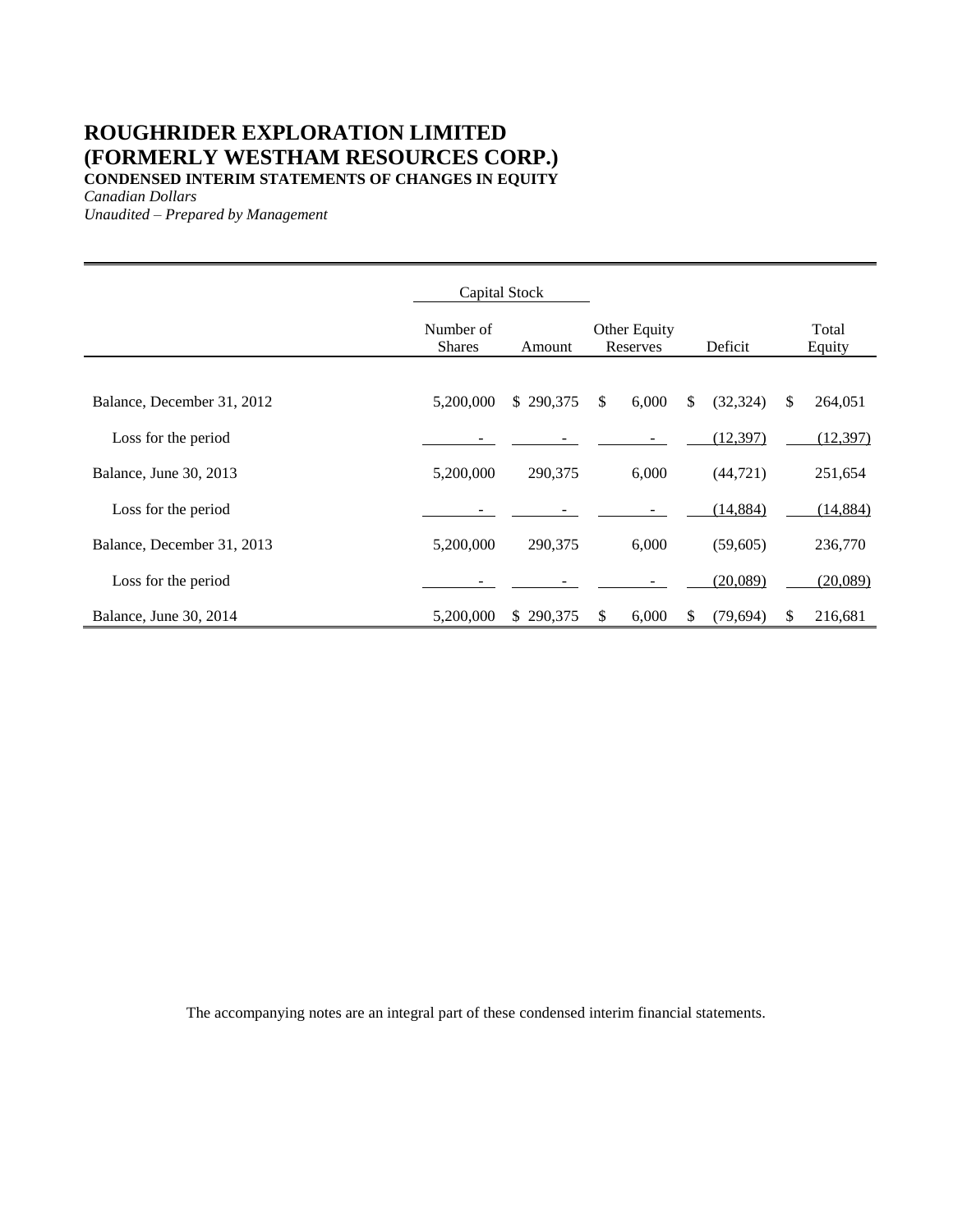### **ROUGHRIDER EXPLORATION LIMITED (FORMERLY WESTHAM RESOURCES CORP.) CONDENSED INTERIM STATEMENTS OF CASH FLOWS**

*Canadian Dollars*

*Unaudited – Prepared by Management*

|                                                                                                                                                       | June 30,<br>2014 | For the<br>three months ended<br>June 30,<br>2013 | For the<br>six months ended<br>June 30,<br>June 30,<br>2014<br>2013 |                             |  |  |
|-------------------------------------------------------------------------------------------------------------------------------------------------------|------------------|---------------------------------------------------|---------------------------------------------------------------------|-----------------------------|--|--|
| <b>CASH FLOWS FROM OPERATING ACTIVITIES</b><br>Loss for the period                                                                                    | (14, 447)        | (7,104)<br><sup>S</sup>                           | (20,089)                                                            | (12, 397)<br>$\mathbb{S}^-$ |  |  |
| Changes in non-cash working capital items:<br>Decrease (increase) in receivables<br>Decrease (increase) in prepaid expenses<br>Increase (decrease) in | (946)<br>1,567   | (524)<br>(428)                                    | (1,294)<br>(4,315)                                                  | (1,294)<br>(4,328)          |  |  |
| accounts payable and accrued liabilities                                                                                                              | 47,312           | (4, 451)                                          | 48,994                                                              | (1,675)                     |  |  |
| Net cash provided by/(used in) operating activities                                                                                                   | 33,486           | (12,507)                                          | 23,296                                                              | (19,694)                    |  |  |
| Increase / (decrease) in cash for the period                                                                                                          | 33,486           | (12,507)                                          | 23,296                                                              | (19, 694)                   |  |  |
| Cash, beginning of period                                                                                                                             | 231,067          | 257,421                                           | 241,257                                                             | 264,608                     |  |  |
| Cash, end of period                                                                                                                                   | \$264,553        | \$244,914                                         | \$264,553                                                           | \$244,914                   |  |  |
| Cash paid during the period for interest<br>Cash paid during the period for income taxes                                                              | \$<br>\$         | $\mathcal{S}$<br>\$                               | \$<br>\$                                                            | \$<br>\$                    |  |  |
|                                                                                                                                                       |                  |                                                   |                                                                     |                             |  |  |

There were no significant non-cash transactions during the six month periods ended June 30, 2014 and June 30, 2013 that impacted cash flows from operating, investing or financing activities.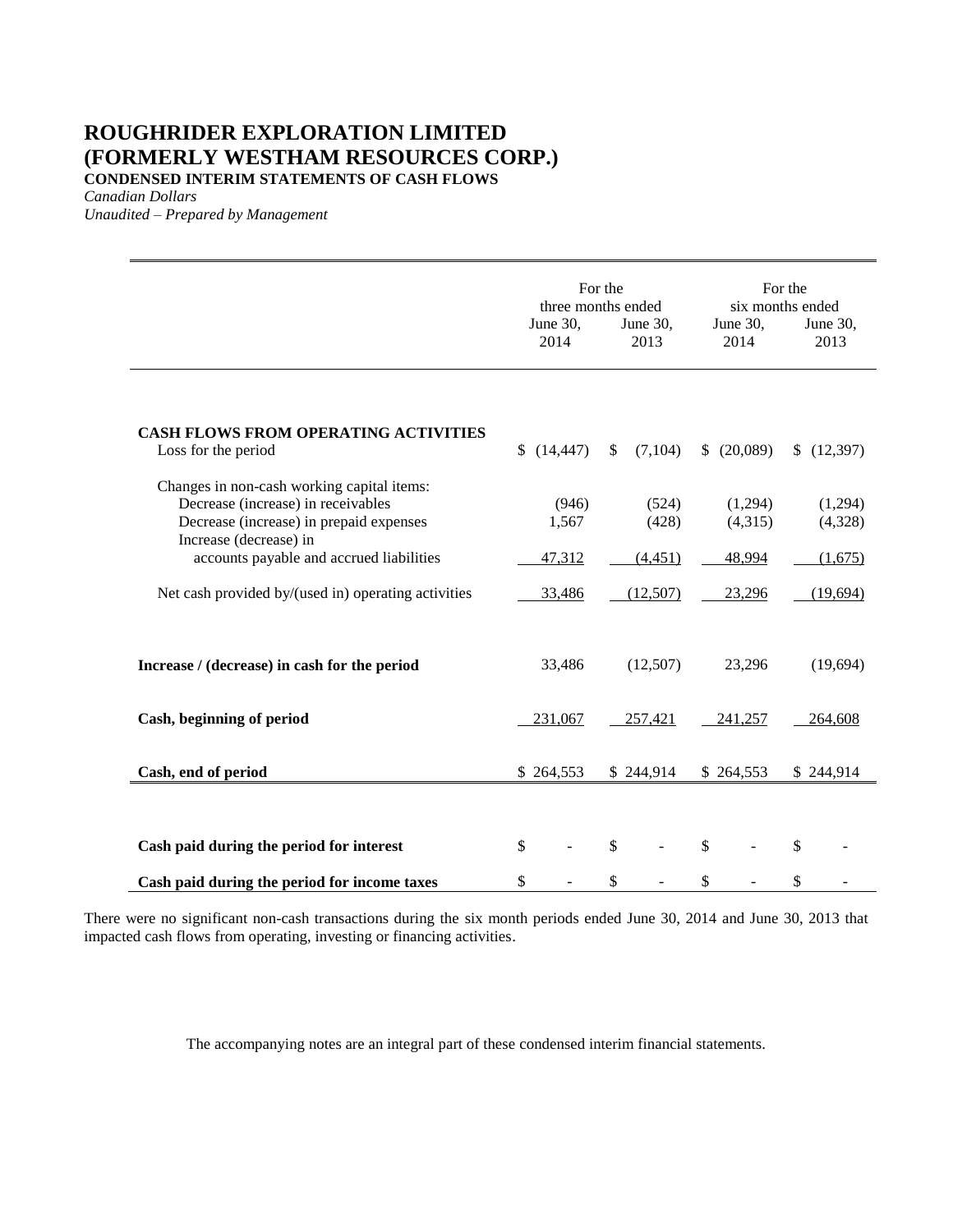NOTES TO THE CONDENSED INTERIM FINANCIAL STATEMENTS For the three and six month periods ended June 30, 2014 *Canadian Dollars Unaudited – Prepared by Management*

#### **1. NATURE AND CONTINUANCE OF OPERATIONS**

Roughrider Exploration Limited (formerly Westham Resources Corp.) ("Roughrider" or the "Company") was incorporated on December 7, 2011 under the *British Columbia Business Corporations Act*. As at June 30, 2014, Roughrider was a Capital Pool Company as defined in the TSX Venture Exchange ("TSX-V") Policy 2.4. At that time, the Company's sole business was the identification and evaluation of assets or businesses with a view to completing a Qualifying Transaction (also defined in TSX-V Policy 2.4). The Company completed its Qualifying Transaction subsequent to June 30, 2014 (Note 6). On completion of the Qualifying Transaction, the Company was listed on the TSX Venture Exchange as a Tier 2 Mining Issuer and changed its name from Westham Resources Corp. to Roughrider Exploration Limited. The principal business of the Company is now the exploration of the Genesis uranium project, located to the northeast of the Athabasca Basin in Saskatchewan.

The address of the Company's head office is Suite 1518 – 800 West Pender Street, Vancouver, BC V6C 2V6. The address of the Company's registered office is 1600 – 609 Granville Street, Vancouver, British Columbia, Canada V7Y 1C3.

These condensed interim financial statements have been prepared in accordance with International Financial Reporting Standards ("IFRS") with the assumption that the Company will be able to realize its assets and discharge its liabilities in the normal course of business rather than through a process of forced liquidation. The condensed interim financial statements do not include adjustments to amounts and classifications of assets and liabilities that might be necessary should the Company be unable to continue operations. The Company has no source of revenue, has an accumulated deficit of \$79,694 at June 30, 2014, and expects to incur further losses in order to close the Qualifying Transaction and explore the Genesis project. All of these factors cast significant doubt upon the Company's ability to continue as a going concern and, therefore suggest that the Company may be unable to realize its assets and discharge its liabilities in the normal course of business.

The Company's continuing operations are dependent upon its ability to obtain sufficient financing to explore the Genesis project, and on the successful exploration and development or sale of the Company's exploration projects. Although the Company has been successful in obtaining seed financing, there is no assurance that it will be able to obtain adequate financing in the future, or that such financing will be on terms that are advantageous to the Company.

#### **2. BASIS OF PREPARATION**

These condensed interim financial statements, including comparatives, have been prepared using accounting policies consistent with IFRS applicable to the preparation of interim financial statements, as issued by the International Accounting Standards Board and are consistent with interpretations made by the International Financial Reporting Interpretations Committee ("IFRIC") which were effective as of August 22, 2014, the date the Board of Directors authorized these condensed interim financial statements for issuance. These condensed interim financial statements follow the same accounting policies and methods of computation as the audited annual financial statements for the year ended December 31, 2013, and should be read in conjunction with the Company's audited annual financial statements for the year ended December 31, 2013.

The preparation of these condensed interim financial statements requires management to make certain estimates, judgments and assumptions that affect the reported amounts of assets and liabilities at the date of the condensed interim financial statements. Actual results could differ from these estimates. Critical estimates and judgments are discussed more fully in the Company's audited financial statements for the period ended December 31, 2013.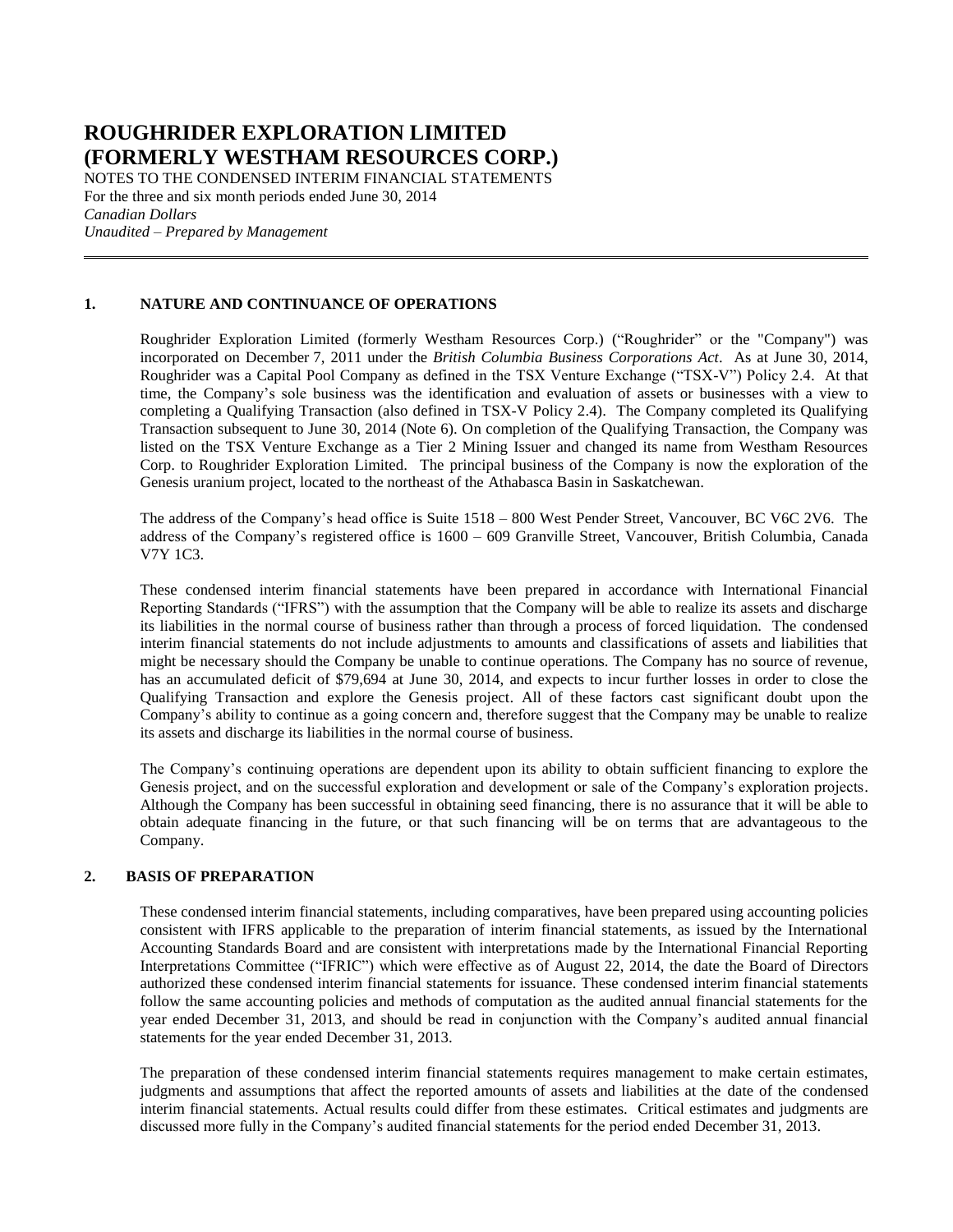NOTES TO THE CONDENSED INTERIM FINANCIAL STATEMENTS For the three and six month periods ended June 30, 2014 *Canadian Dollars Unaudited – Prepared by Management*

#### **3. SIGNIFICANT ACCOUNTING POLICIES**

These condensed interim financial statements are expressed in Canadian dollars, the Company's functional and presentation currency, and have been prepared on a historical cost basis, except for financial instruments classified as financial instruments at fair value through profit and loss, which are stated at their fair value. In addition, these financial statements have been prepared using the accrual basis of accounting except for cash flow information. Accounting policies used in the preparation of these financial statements are consistent with those described in the Company's audited annual financial statements for the period ended December 31, 2013, except for the following item that reflects a change to IFRS:

*IAS 32, Financial Instruments: Presentation;* This standard has been amended to clarify requirements for offsetting financial assets and liabilities.

Adoption of the above amended accounting standard has had no material impact on the quarterly financial statements.

#### **Upcoming Changes in Accounting Standards**

- *IFRS 7, Financial Instruments: Disclosures* requires additional disclosures on transition from IAS 39 and IFRS 9, and will be effective for the Company's year ended December 31, 2015.
- *IFRS 9, Financial Instruments* introduces the new requirements for the classification, measurement and de-recognition of financial assets and financial liabilities. Specifically, *IFRS 9* requires all recognized financial assets that are within the scope of *IAS 39 Financial Instruments: Recognition and Measurement* to be subsequently measured at amortized cost or fair value, and will be effective for the Company's year ended December 31, 2018.

The Company is in the process of assessing the impact of the upcoming changes in accounting standards.

#### **4. CAPITAL STOCK**

#### **Authorized**

Unlimited common shares with no par value and unlimited preferred shares with no par value.

#### **Issuances**

During the six month period ended June 30, 2014 no additional common shares were issued by the Company. Subsequent to June 30, 2014, a private placement financing was closed, resulting in the issuance of 12,528,454 common shares (Note 6.b).x

#### **Escrow**

As at June 30, 2014, the Company has 3,240,000 shares held in escrow. Under the escrow agreement, 10% of the escrowed Common Shares will be released from escrow on the issuance of the Final Exchange Bulletin following completion of the Qualifying Transaction (Note 1). Additional tranches of 15% will be released on each of the dates that are 6 months, 12 months, 18 months, 24 months, 30 months and 36 months following the initial release of 10%.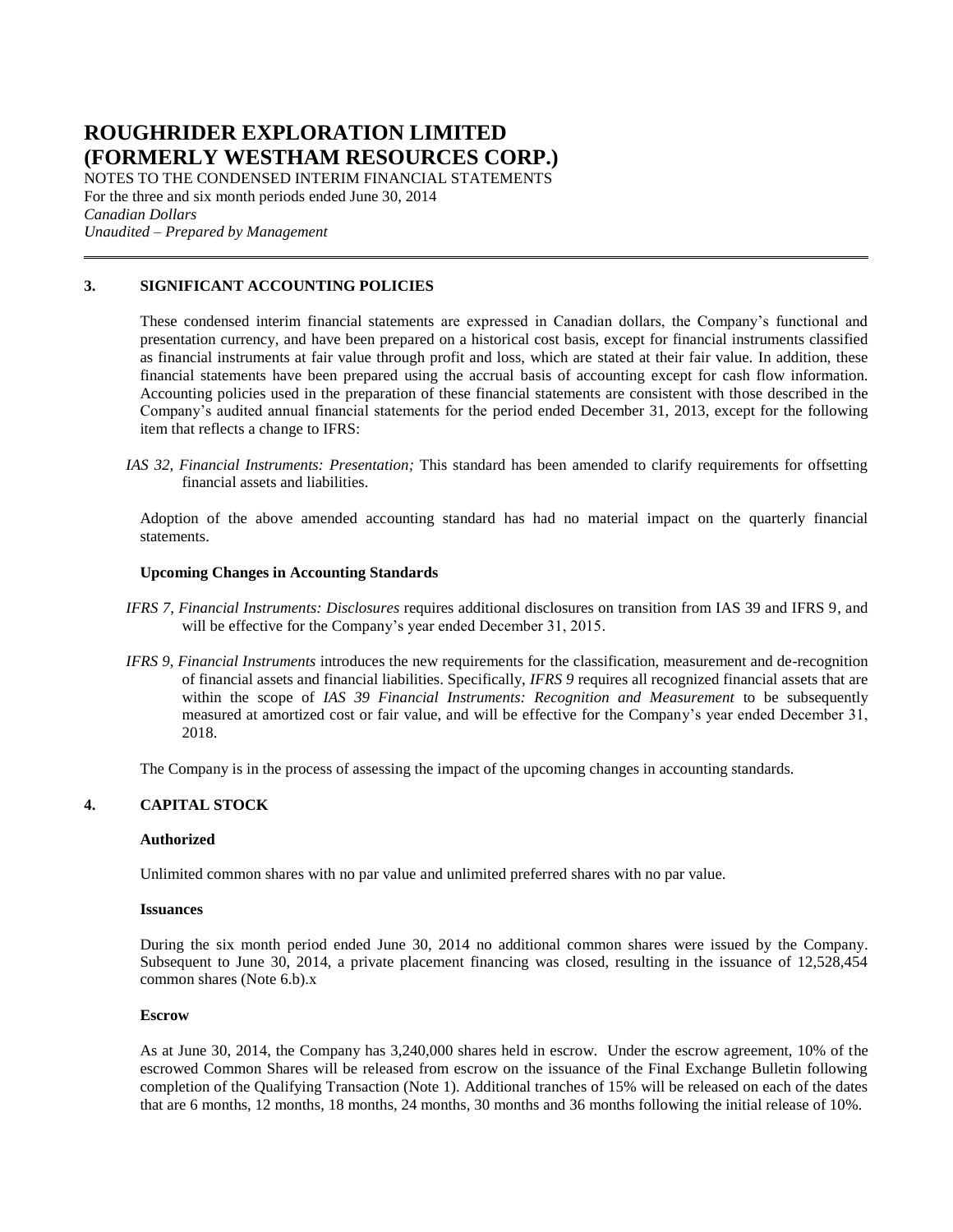NOTES TO THE CONDENSED INTERIM FINANCIAL STATEMENTS For the three and six month periods ended June 30, 2014 *Canadian Dollars Unaudited – Prepared by Management*

#### **4. CAPITAL STOCK (CONTINUED)**

#### **Stock options**

The Company has a stock option plan under which it is authorized to grant options to executive officers and directors, employees and consultants enabling them to acquire up to 10% of the issued and outstanding common stock of the Company. Under the plan, the exercise price of each option shall be determined by the directors but will in no event be less than the discount market price for the common shares. Stock options can be granted for a maximum term of 10 years and vest at the discretion of the board of directors.

No options have been granted as of June 30, 2014 (Note 6.c).

#### **Warrants**

There was no stock purchase warrant activity in 2013, nor in the 3 months ended June 30, 2014. Subsequent to June 30, 2014, in connection with a private placement, 469,980 finder's warrants were issued to certain arm's length parties (Note 6.b).

As at June 30, 2014, the outstanding stock purchase warrants were as follows:

| <b>Expiry Date</b> | Exercise Price | Number of Warrants |
|--------------------|----------------|--------------------|
| September 24, 2014 | \$0.10         | 140,000            |

The fair value of the warrants issued September 24, 2012 was calculated using the Black-Scholes Option Pricing Model, based on the following weighted average assumptions:

|                                        | September 24, 2012 |
|----------------------------------------|--------------------|
| Average risk-free interest rate        | 1.125%             |
| Expected dividend yield                | $0.000\%$          |
| Expected stock price volatility        | 62.5%              |
| Average expected warrant life in years | 2.0 years          |

Option and warrant pricing models require the input of highly subjective assumptions including the expected price volatility and expected life. Changes in the subjective input assumptions can materially affect the fair value estimate, and therefore the existing models do not necessarily provide a reliable single measure of the fair value of the Company's warrants at the date of grant.